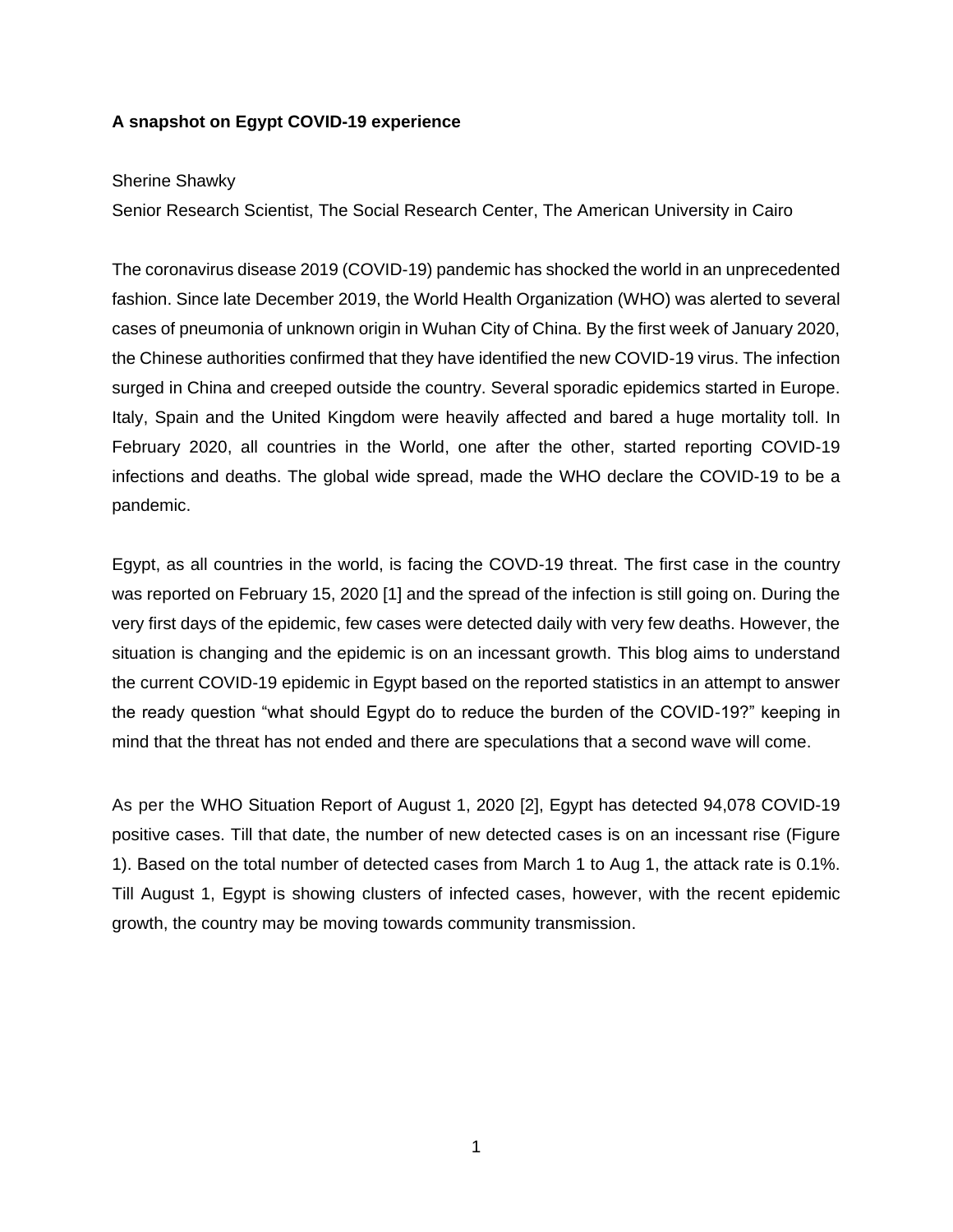#### **Number of New Detected Cases**



### **Figure 1: Covid-19 new detected cases in Egypt, March 1 to August 1 2020**

Source: WHO Coronavirus disease 2019 (COVID-19) Situation Reports available at <https://www.who.int/emergencies/diseases/novel-coronavirus-2019/situation-reports>

The seriousness of the disease in the country is reflected by the total of 4,805 cases who died from March 1 to August 1, 2020. Still the number of new deaths is increasing. The case-fatality rate (CFR) based on the reported cases and deaths is 5.1%.



**Figure 2: Covid-19 new deaths in Egypt March 1 to August 1, 2020** Source: WHO Coronavirus disease 2019 (COVID-19) Situation Reports available at <https://www.who.int/emergencies/diseases/novel-coronavirus-2019/situation-reports>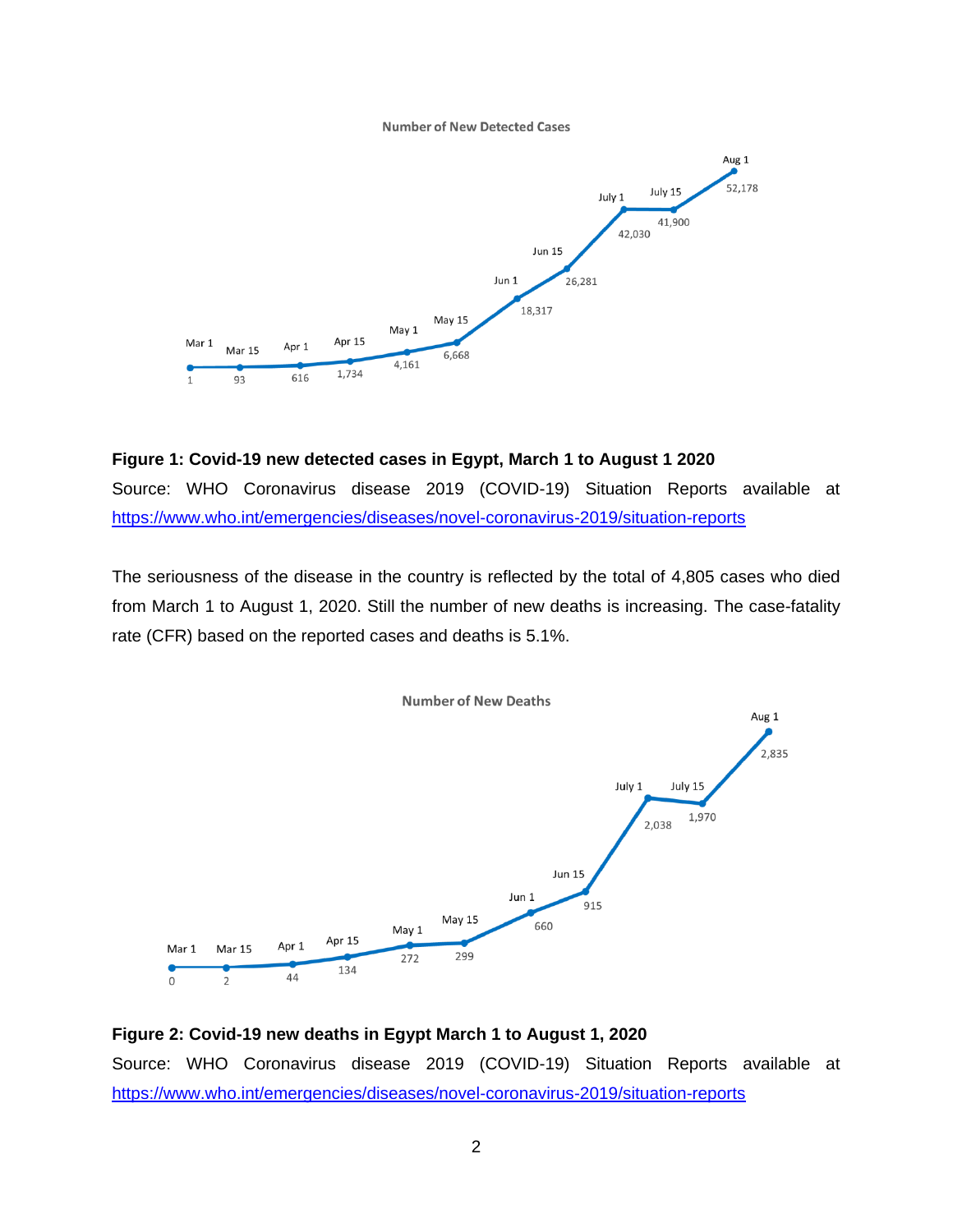From the very first day, the government was alert to the COVID-19 challenge and started implementing public health and social precautionary measures revisited every 15 days.

When the pandemic was declared in Egypt, the Ministry of Health and Population (MOHP) used a contact tracing approach for all confirmed cases, testing of suspicious cases, testing and quarantining Egyptians returning from abroad. Critical positive cases were admitted to quarantine hospitals for treatment, while mild to moderate cases were given treatment and asked to selfquarantine at home.

Public health media campaigns were initiated on television, radio and social media. They called upon people to stay home, wash hands regularly, avoid physical contact and self-isolate in case of suspicion of infection.

The whole of the government was responsive from the beginning. Schools were closed and classes were resumed virtually. Labor force was reduced with work from home strategy. Public services were stopped. There were limits on large public events and religious events were suspended. Restaurants, cafes and social clubs were closed, applying only delivery services. A curfew was set from 7pm to 6am with extra measures in the official holidays from 5pm to 6am with closure of all public transportation during the curfew time. Citizens were asked to stay at home and avoid going out except for need or emergencies. There was no complete lockdown at any time.

However, the true epidemic size and characteristics remain obscure. Given the national response, the official figures could be correct up to the level of the screened individuals. However, these figures do not reflect the real size of the COVID-19 epidemic in Egypt. To understand the magnitude of the epidemic given the paucity of information, a rough estimate of possible total true number of infections, based on the reported number of deaths, was calculated over the five months period. The results show that it is roughly estimated that Egypt has 1,638,070 infections on its territories (Table 1) if we assume complete COVID-19 mortality registration. On March 15, 2020, it was estimated that there were already 56,569 infected cases which highlights the fact that the COVID-19 threat has already started unperceived some months before the first reported case in mid-February. The roughly estimated attack rate is still on rise and is nearly double the observed attack rate. It is, also, estimated that the percentage of true cases detected in Egypt,

3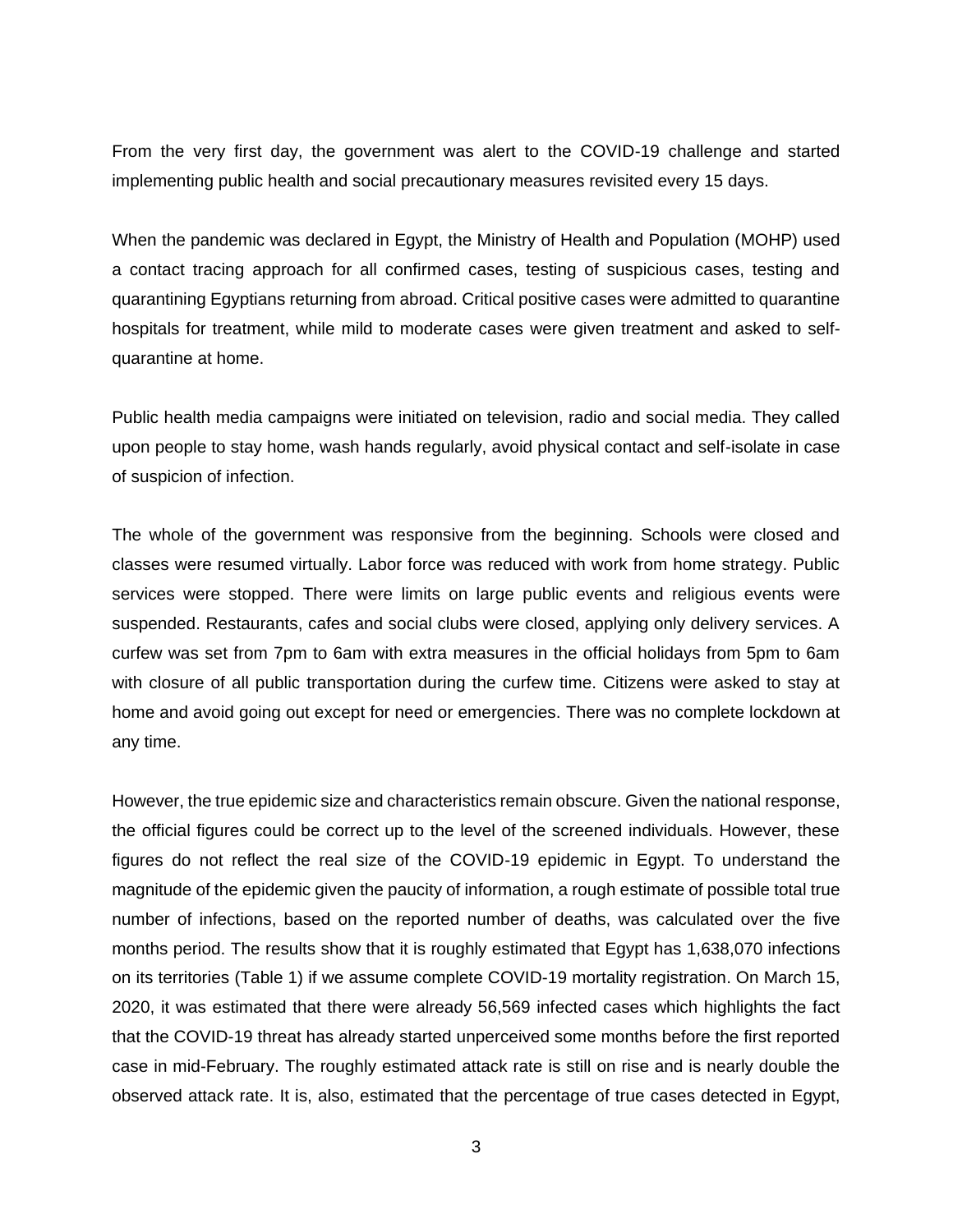though improved, does not exceed 6.0% of the actually infected cases. This suggests that Egypt as all countries, is missing many infected cases. The epidemic in Egypt is not coming to end and is bigger than the observed with many much more people infected than the detected cases. Potential explanation for this under-reporting may be because people are suffering from mild conditions that they do not notice and thus do not seek healthcare. A second explanation, is that people may be suffering from moderate to severe conditions that still intentionally do not report from fear of the strict Ministry of Health Quarantine measures that they have never experienced. A third explanation, could be that people are incapable of applying the precautionary measures, cannot access the healthcare services and the health system's effort is not reaching them. Thus, cases do not appear in the reported figures as the reporting only counts people who seek healthcare who are mostly the critical conditions.

| Table 1: Rough estimates of true COVID-19 infected cases in Egypt, March 1 – August 1, |  |  |  |  |
|----------------------------------------------------------------------------------------|--|--|--|--|
| 2020                                                                                   |  |  |  |  |

|         | <b>Total</b><br>cumulative<br>detected<br>cases | Estimated total<br>cumulative cases<br>(Mid-point) | <b>Estimated</b><br>percentage of<br>detected cases<br>(Mid-point) | Observed<br>Attack rate | Estimated<br>attack rate<br>(Mid-point) |
|---------|-------------------------------------------------|----------------------------------------------------|--------------------------------------------------------------------|-------------------------|-----------------------------------------|
| 15-Mar  | 93                                              | 56,569                                             | 0.2%                                                               | 0.0001%                 | 0.1%                                    |
| 1-Apr   | 710                                             | 59,838                                             | 1.2%                                                               | 0.07%                   | 0.1%                                    |
| 15-Apr  | 2,350                                           | 179,183                                            | 1.3%                                                               | 0.0023%                 | 0.2%                                    |
| 1-May   | 5,895                                           | 272,320                                            | 2.2%                                                               | 0.01%                   | 0.3%                                    |
| 15-May  | 10,829                                          | 319,013                                            | 3.4%                                                               | 0.01%                   | 0.3%                                    |
| 1-Jun   | 24,985                                          | 672,942                                            | 3.7%                                                               | 0.02%                   | 0.7%                                    |
| 15-Jun  | 44,598                                          | 855,037                                            | 5.2%                                                               | 0.04%                   | 0.8%                                    |
| 1-July  | 68,311                                          | 1,375,647                                          | 5.6%                                                               | 0.07%                   | 1.3%                                    |
| 15-July | 83,930                                          | 1,497,692                                          | 5.7%                                                               | 0.08%                   | 1.5%                                    |
| 1-Aug   | 94,078                                          | 1,638,070                                          | 5.6%                                                               | 0.09%                   | 1.6%                                    |

It is also roughly estimated that there is an under-reporting of COVID-19 deaths which are roughly estimated to be 5,386 deaths (Table 2). The deaths in the first few months were completely missed, which still confirms that the COVID-19 threat has started in Egypt in 2019. However, it seems that the health system is improving its response with a decline in the CFR ranging from 5% to 6% whether observed or estimated. But still, the health system response is not capable of saving the lives of many people.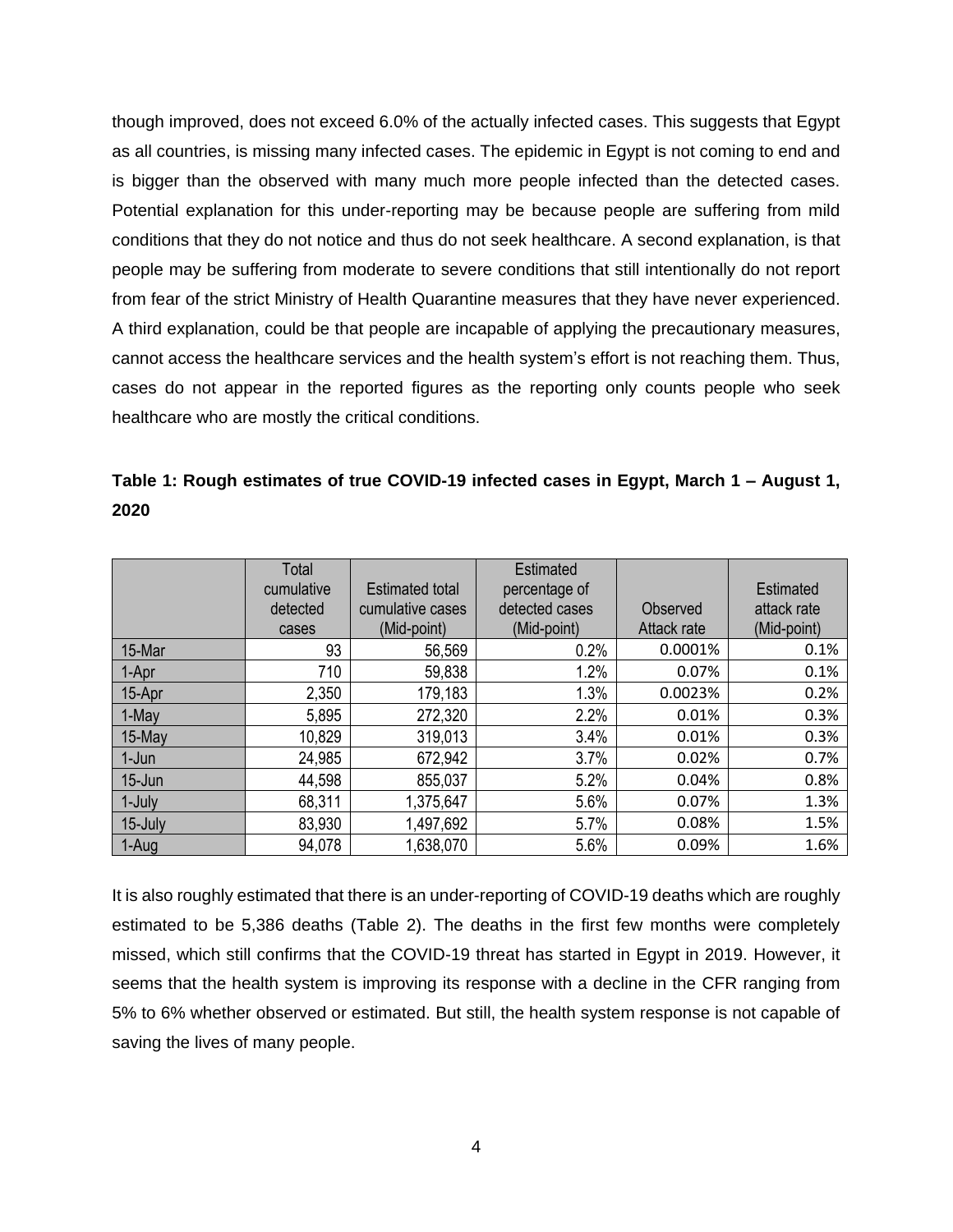|           | <b>Total observed</b><br>deaths | Estimated total<br>deaths in all identified<br>cases | Observed case<br>fatality rate | Adjusted case fatality<br>rate (current<br>deaths/cases 14 days<br>ago) |
|-----------|---------------------------------|------------------------------------------------------|--------------------------------|-------------------------------------------------------------------------|
| 15-Mar    | 2                               | 186                                                  | 2.2%                           | 200.0%                                                                  |
| 1-Apr     | 46                              | 351                                                  | 6.5%                           | 49.5%                                                                   |
| 15-Apr    | 178                             | 589                                                  | 7.6%                           | 25.1%                                                                   |
| 1-May     | 406                             | 1,018                                                | 6.9%                           | 17.3%                                                                   |
| 15-May    | 571                             | 1,049                                                | 5.3%                           | 9.7%                                                                    |
| 1-Jun     | 959                             | 2,213                                                | 3.8%                           | 8.9%                                                                    |
| $15$ -Jun | 1,575                           | 2,811                                                | 3.5%                           | 6.3%                                                                    |
| 1-July    | 2,953                           | 4,523                                                | 4.3%                           | 6.6%                                                                    |
| 15-July   | 4,008                           | 4,924                                                | 4.8%                           | 5.9%                                                                    |
| 1-Aug     | 4,805                           | 5,386                                                | 5.1%                           | 5.7%                                                                    |

### **Table 2: Rough estimates of true COVID-19 deaths in Egypt, March 1 – August 1, 2020**

Egypt could be correct in its public health approach. A country with a persistent sustained low investment in health over the past decades cannot support mass COVID-19 screening or hospitalization of all cases. The current measures may be reasonable to avoid exhausting the already overburdened healthcare system but are insufficient to face the COVID-19 threat.

Furthermore, the government could be correct in its partial down lock and considering resuming business to avoid the negative impact on Egypt economy. Egypt is the second overpopulated country in the EMR, with a population of around 102 million [3]. The country has passed hard economic fluctuations since 2011. The economy in Egypt was just recovering and the country cannot support further economic crises notably that the other countries that has applied complete lockdown just bared the economic burden but the COVID-19 threat did not stop.

In conclusion, the answer to the above question is very difficult, notably, that the government is reopening business gradually since June 28. Since the first COVID-19 case, Egypt has made unprecedented efforts. The government has come together in solidarity fostering solutions to reduce infection especially for the most at risk, and provide social protection to the most vulnerable. The people made unprecedented efforts, sacrifices to devastating consequences of the epidemic. However, the epidemic is still there and the national efforts are insufficient. The available information does not permit neither to understand the epidemic nor to identify those at risk nor to respond to the needs of the most vulnerable. To strengthen Egypt's efforts in reducing the burden of the COVID-19, there are three key measures for the future. First the country should